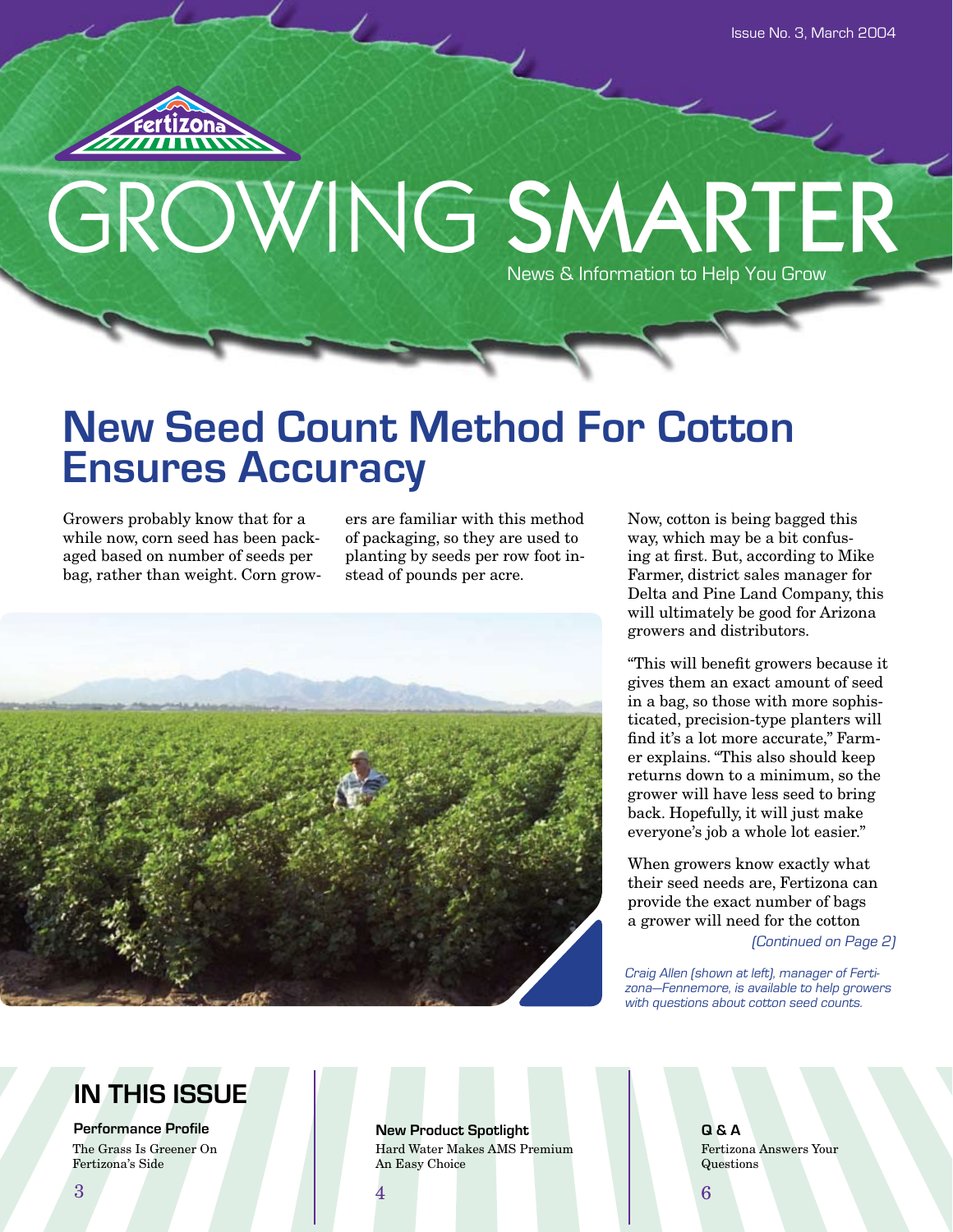# **GROWING SMARTER**

## **COMPTON'S CORNER**

## **Count On Fertizona For Help With Cotton Seed Changes**



President, Fertizona

Now that cotton seed is being sold based on seeds per bag rather than pounds per bag, growers may be confused about this new system.

The cotton seed companies have changed to the seed-count system for several reasons. This makes planting a whole lot more accurate for growers with new planting equipment technology, and it standardizes the bags so you know exactly what you're getting every time. This also helps us serve you better, because we can strengthen our inventory management skills and make sure we have the correct amount of cotton seed for our growers.

Growers may have questions about how much cotton seed they'll need for their operation now that these changes have taken place. As always, Fertizona is here to make sure you get the information you need to make good decisions about your farm.

Fertizona is helping growers with this transition by assigning a person at each location to help convert acres to number of bags with ease. Simply call and explain your row width, planting acreage, and seeds per row foot and we'll tell you exactly how many bags you need. If you have any additional questions about the new seed-count method, please don't hesitate to ask.

Fertizona appreciates the business of our valued cotton growers and we're making sure you have the tools necessary to achieve an outstanding growing season.

#### **Jim Compton President, Fertizona**

*If you have any questions about the new cotton seed counts or need a conversion, please visit www.stoneville.com and www.deltaandpine.com, or call the following people from Fertizona:*

**Casa Grande—Ty Currie 520.836.7477 Buckeye—Janna Eastman 623.386.4491 San Tan—Tom Montoya 520.836.0103 Yuma/Roll—Doug Canan 928.785.9016 Thatcher—Steve Marshall 928.428.3161 Fennemore—Craig Allen 623.935.4252 Willcox—Tom Hunt 520.384.2264**

## New Seed Count Method For Cotton (Continued From Page 1)

season. Mike Farmer explains that there are financial benefits as well.

"In the past, every bag of seed had a different technology fee because there were different numbers of seeds in each bag," Farmer relates. "Now every bag of seed in the stack form will be the same price, which will simplify it for the grower."

Stoneville is also converting to a seed-per-bag distribution method. Stoneville's field production manager Tony Salcido explains that their 230,000-seed bag will eliminate variation in seed size from the packaging and pricing equation and will enhance planning and management accuracy.

"The ag industry has escalated as

far as high-tech equipment goes," Salcido says. "Cotton seed size can vary by the location where it was produced. So that can make a big difference when you're working with air planters that plant by the seed."

Until growers are accustomed to this new

The new cotton seed count method increases consistency and accuracy for growers.

method, both Stoneville and Delta and Pine Land Company have seed-count calculators that growers can use to determine how much cotton seed they'll need. These calculators are available online at www.stoneville.com and www.deltaandpine.com. Growers can also contact their Fertizona field rep for accurate seed-per-bag conversions.

"If growers have any problems with this new system, I would tell them to get with their field rep or advisor and discuss it with him," Salcido concludes. "It can cost a lot of money if you order too much or not enough seed, so it's a good idea to plan ahead with your local field rep to make sure you have the correct amount."  $\mathbb{R}$ 



 $\overline{2}$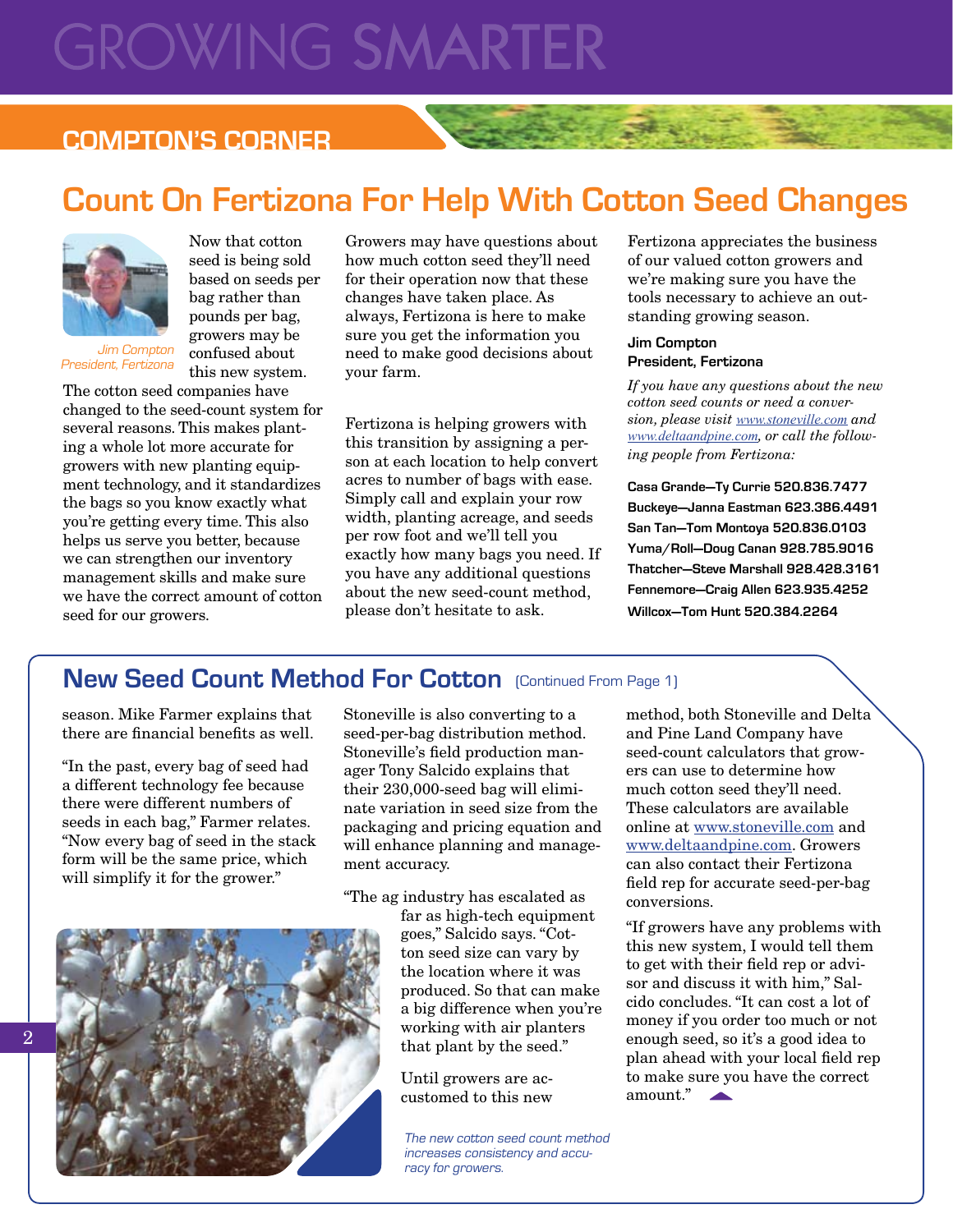## **PERFORMANCE PROFILE**

## **The Grass Is Greener When You're On Fertizona's Side**

Turf is a crop much like the field crops corn and alfalfa. Like these commercial production crops, this delicate plant requires the right amount of oxygen, water and fertilizer to thrive. But, unlike field crops, rather than yield or protein requirements, aesthetics are key with turf. If the turf isn't looking good, a golf course superintendent or landscape manager can have major problems. Fertizona understands the unique issues turfgrass managers face and can help solve these problems head-on.

"We try to find out what the turf professional's problems are and then make fertilizer recommendations based on their specific needs," says Craig Allen, manager of Fertizona-Fennemore. "With golf courses, we usually make recommendations based on water, soil and tissue."

Customizing SmartBlend™ fertilizers for each golf course has proven very effective for Arizona golf course superintendents.

Kenny Watkins of FireRock counts on Fertizona for quality products and excellent service.

"It's easier to do with golf courses, but landscape operations are different because they typically are spread across many locations," Allen explains. "In those cases, we have to take a more broad-based approach so we've actually come up with an overall Westside SmartBlend™ that works real good over here west of Phoenix."

Allen describes ryegrass as easier to grow, with more problems present in the summer months. "That's when we try to correct major problems on the course."

One golf course superintendent who has benefited from Fertizona's expertise is Kenny Watkins. He is the golf course superintendent at FireRock Country Club, a private 18-hole course in Fountain Hills.

"Fertizona is able to create some custom blends for me and get it out at a really good price," says Watkins. "I like them because they really go out of their way to make sure I'm taken care of."

Catering to the exclusive membership of FireRock Country Club,



Fertizona customizes SmartBlend fertilizers for FireRock Country Club in Fountain Hills.

coupled with the harsh desert environment, it can be challenging to keep the course looking and playing its best. But Watkins manages to keep it in top condition.

"We have such a hard rocky soil and we use effluent water to irrigate the golf course, so we really have to monitor that salt," adds Watkins. "Fortunately, Fertizona gives me excellent customer service and they've been very responsive."

FireRock is an excellent example of a spectacular, high-end golf course that has benefited from Fertizona's personalized commitment to turfgrass managers and dedication to quality products.

"We're trying to solve their problems to fit their needs rather than simply selling a particular product," Allen explains. "And, I think superintendents are attracted to our service."

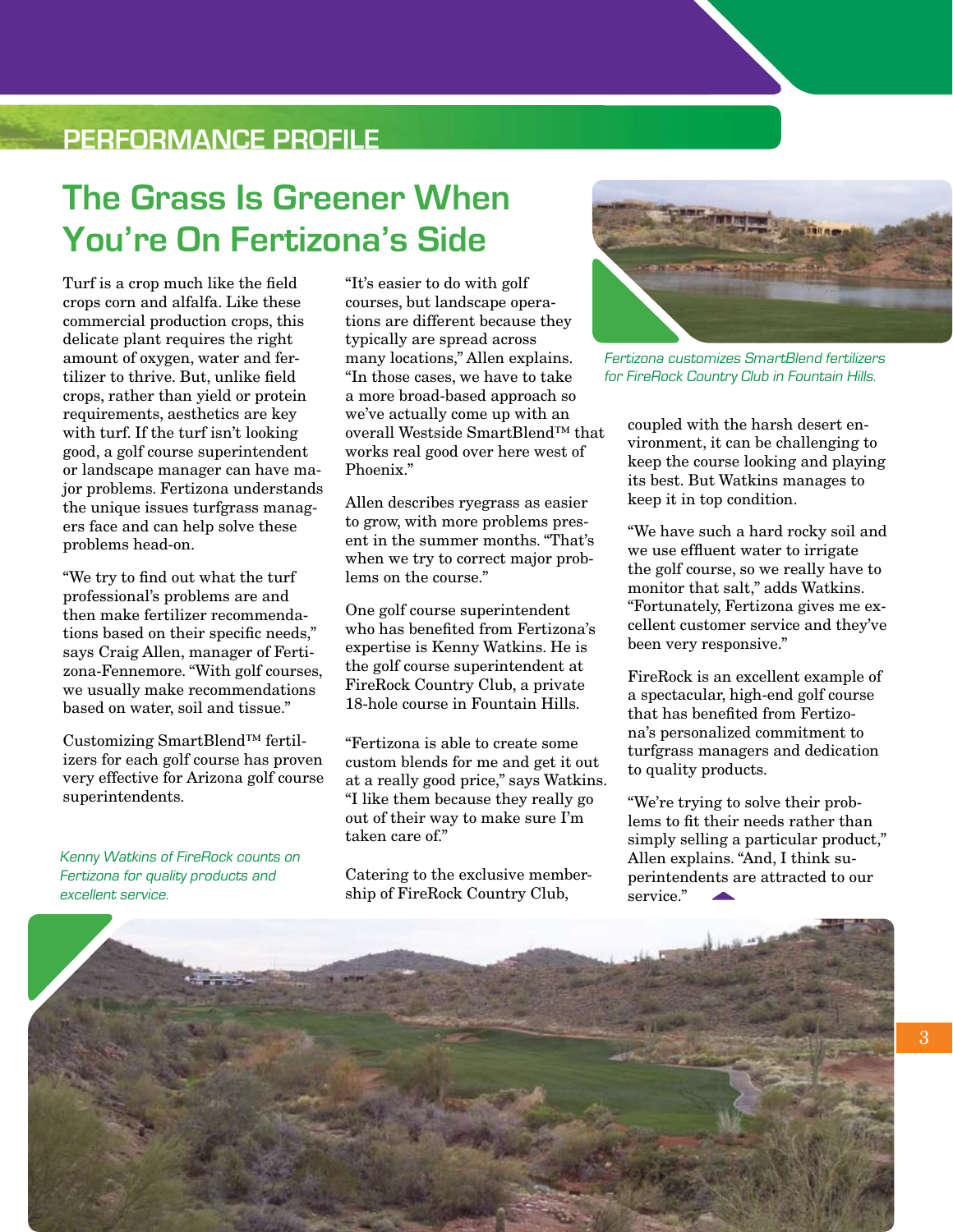# **GROWING SMARTER**

## **TECH HELP**

## **Fertizona Combines Alfalfa Fertility Program With Weed Control**

Any time a grower can save a trip across his field is always a good thing. Wrapping a herbicide application into a fertilizer application is a good way to do this because it saves the grower money, time and labor. Fertizona is making this easier for alfalfa growers by actually impregnating Trifluralin pre-emergent herbicide onto fertilizer granules.

"We've been doing this for quite a while now and have had real good results," says Tim Walsh, Manager of Fertizona–Buckeye. "The bottom line is that we're saving growers about \$10-12 per acre because the liquid Triap is less expensive per unit than the granular product, and you're not paying for a second application cost."

Fertizona uses an injection pump on the blender to impregnate the herbicide onto the fertilizer granule. This ensures consistent application and a uniform granule.

"We do some of this with our Smart-Blends™ as well," Walsh describes. "We also do a 5-26-30 for guys who want some potash in their blends."

Alfalfa is an ideal crop for this herbicide-impregnated fertilizer combination due to the similar timing.

"In most cases, when the alfalfa begins to break dormancy as it warms up in February or March, it's a good time to get down your fertilizer application and pre-emergent herbicide for summer weed control," says PCA Ken Narramore, who covers the Westside including Buckeye, Tonopah and Vicksburg. "That's why this is a good program. Plus, it will save the grower money due to the input costs of liquid Trifluralin."

Ken is also pioneering a split ap-

plication of fertilizer and Trifluralin this summer to deal with his growers' specific weed problems.

"In our area, one of our tough summer weeds is sprangletop," Narramore explains. "It becomes a big problem in July so I'm going to do a 2 or 2.5 pint application of the impregnated fertilizer in February or March, and I will make another application in July and emphasize the potassium part of the blend when the potassium demands

will be a little higher. I'll also put on the remaining Trifluralin in July prior to the emergence of the spangletop and hope to get better control that way."

Please call your Fertizona field rep for more information about the herbicide-impregnated fertilizer for alfalfa. We'll keep you up to date about the results of Narramore's split application.

Fertizona's herbicide-impregnated SmartBlend fertilizers reduce labor costs for the grower.

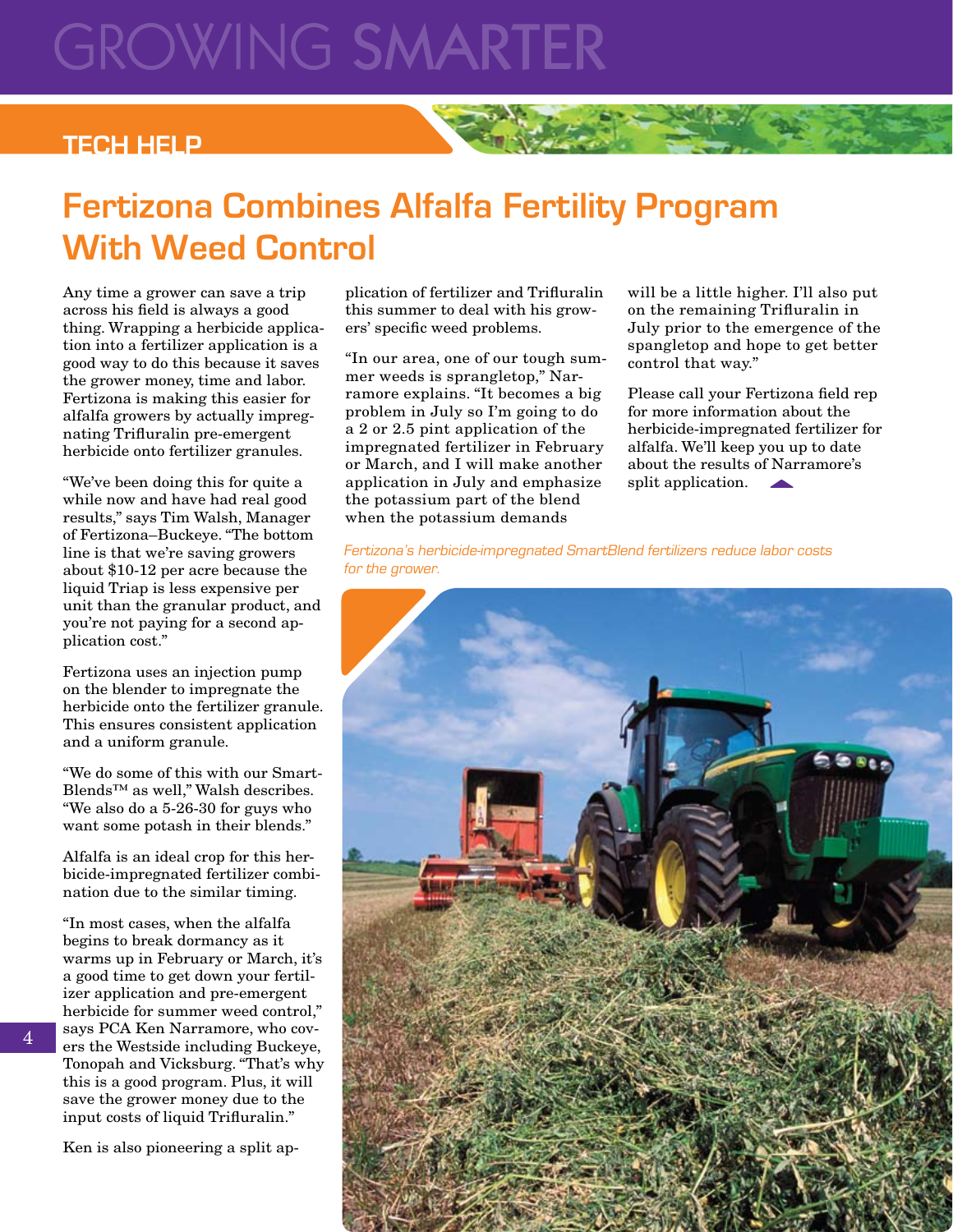## **NEW PRODUCT SPOTLIGHT**



## **Are Your Herbicides Working As Hard As They Could Be?**

Local growers realize that Arizona's water and soils have a high mineral content, particularly calcium. What they might not know is these minerals actually decrease the effectiveness of some crop protection products.

"Calcium bonds to the Roundup® herbicide molecule resulting in poor uptake. It may reduce weed control effectiveness up to 10-20 percent," stresses Dennis Osborn, Fertizona's Crop Protection Sales Manag-

er. "That's just throwing money out the window for the grower. Using our AMS Premium dry and AMS

Premium Liquid products can help reverse this effect."

Fertizona's AMS Premium dry and AMS Premium Liquid products are ammonium sulfate-based water conditioners that are available in either liquid or extremely fine powder

for easy mixing.

"Roundup actually binds to the ammonium molecule  $(-NH<sup>4</sup>)$  which goes directly into the plant as a fertilizer, and takes the Roundup with it," Osborn adds. "In fact, the Roundup

label even recommends adding ammonium sulfate to increase uptake activity."

Growers who are looking for a convenient liquid product to achieve this increased uptake will prefer the AMS Premium Liquid. Fertizona also offers a dry formulation called AMS Premium dry.

### **Make sure to mix the AMS Premium with the water before adding the Roundup.**

"The AMS Premium dry product has more than just the ammonium sulfate, it also has 5 percent surfactant and 2 percent deposition aid," Dennis explains. "The surfactant helps it spread over the leaf and the deposition aid helps retard drift."

Fertizona recommends mixing Roundup with AMS Premium rather than fertilizer-grade ammonium sulfate to reduce clogged nozzles and ensure thorough mixing.

"The AMS Premium dry is a soluble powder so it's a real fine grind," Osborn says. "If you use a fertilizergrade granular ammonium sulfate, you run the risk of not mixing it up well enough and plugging up the nozzle, and there's nothing worse than that."

Osborn emphasizes the importance of adding AMS Premium first to condition the water. "This is still a very common mistake in the field," Osborn stresses. "Obviously, if you add the Roundup first you've defeated the purpose and have bound up the Roundup molecule. Growers need to make sure to mix the AMS Premium with the water *before* adding the Roundup."

Contact your Fertizona field rep for more information on AMS Premium dry and AMS Premium Liquid.

*Roundup is a registered trademark of Monsanto Company.*

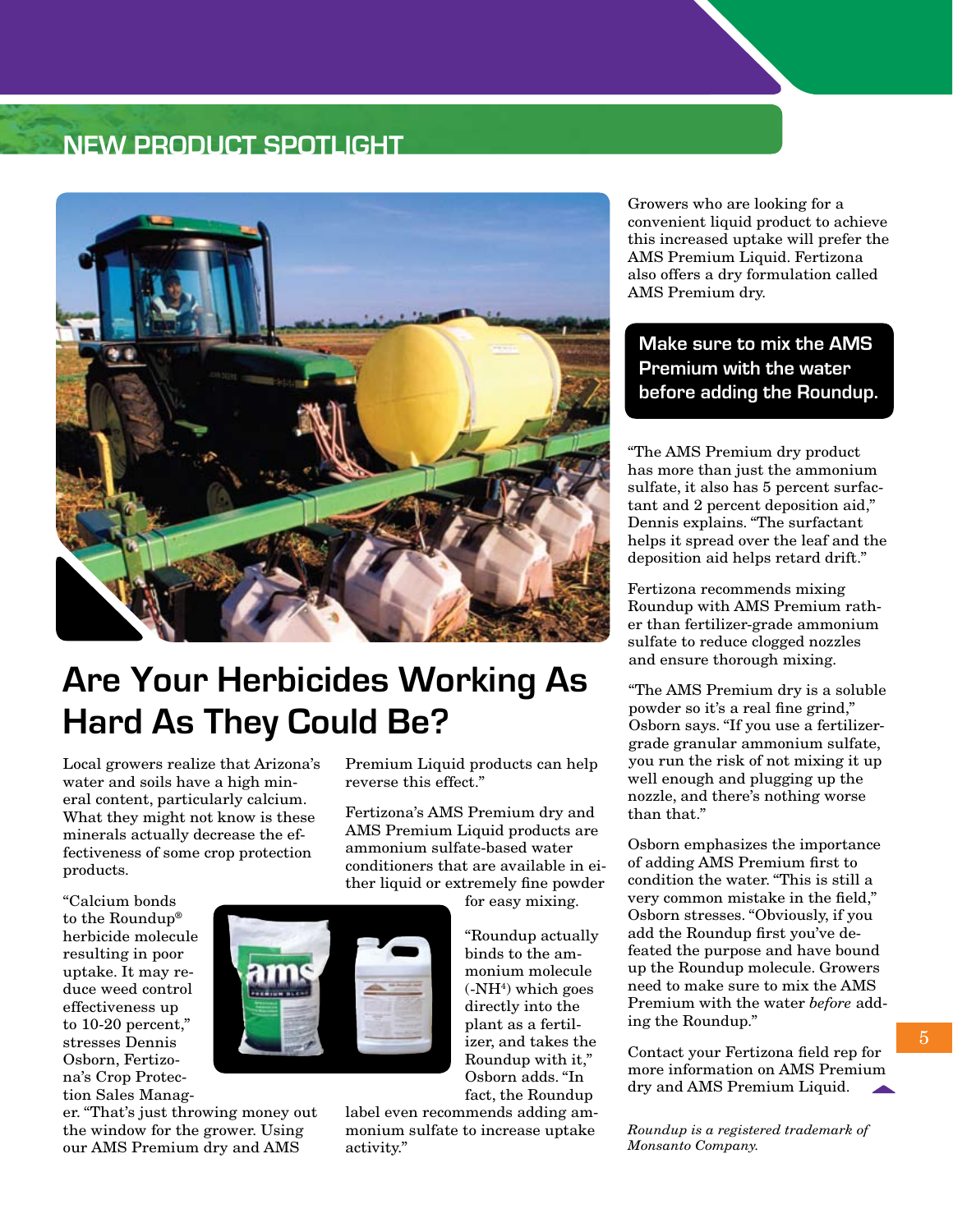# **GROWING SMARTER**

## **Q & A**

**Q. I heard that Fertizona** will be<br>**Q. I** Arizona growers. Do you have **offering hybrid seed corn to Arizona growers. Do you have any more information about this?**

Yes, Fertizona has recently<br>
partnered with Grand Valley<br> **A.** Hybrids of Grand Junction,<br>
Colorado to provide conventional and partnered with Grand Valley Colorado to provide conventional and traited hybrids to our growers here

**SILAGE CORNER CORNER CORNER CORNER CORNER CORNER CORNER CORNER CORNER CORNER CORNER CORNER CORNER CORNER CORNER CORNER CORNER CORNER CORNER CORNER CORNER CORNER CORNER CORNER CORNER CORNER CORNER CORNER CORNER CORNER CORN** corn as well as grain corn. Grand Valley is devoted to performance, technology, service and value.

> **Q.** I'm a silage and grain corn grower, but I'm wary of changing hybrids. How do you know these hybrids will work in **grower, but I'm wary of changing hybrids. How do Arizona?**



Fertizona will offer traited hybrid silage and grain corn seeds to Arizona growers.

in Arizona. We selected Grand Valley Hybrids because of their esteemed reputation in the industry, commitment to the West and superior technology. They have been around since 1946 and we think they can bring a lot to the table with their Roundup Ready® and Yield-Gard® gene seed technology for silage



Grand Valley Hybrids conducts rigorous tests throughout the West to ensure quality seeds.

This is a common question.<br>
You can rest assured Ferti-<br> **A.** zona and Grand Valley Hybrids<br>
have done the proper investigation of You can rest assured Fertihave done the proper investigation of these new technologies before introducing them to our valued growers. Grand Valley Hybrids has done significant testing in the Southwest and they have

> a good idea of which genetics and traits will work in Arizona. They are currently selling corn in the Texas Panhandle, Eastern New Mexico, the Estancia Valley and Rio Grande River Valley, and parts of Arizona. There is probably nobody in the West that looks at as much corn as Grand Valley Hybrids so their expertise will help growers have successful silage or grain corn crops. However, be-

cause this is new product for this area of Arizona, we recommend proceeding with caution. By all means, do a trial and see for yourself how these hybrids will perform for you.

I'm concerned about the level<br>of service I'm going to get if<br>I plant new silage or grain<br>hybrids Will Fertizona and Grand Val**of service I'm going to get if I plant new silage or grain hybrids. Will Fertizona and Grand Valley Hybrids be available throughout the season if I have any issues?**

As always, Fertizona field reps<br>
are dedicated to growers<br>
and will be there to help you<br>
through the process in addition Grand are dedicated to growers through the process. In addition, Grand Valley Hybrids is committed to supporting Arizona growers and answering any questions you have. For more information about Grand Valley Hybrids, contact your Fertizona field rep or call Mark Harris with Grand Valley Hybrids at 970- 250-8978.

*Roundup Ready and YieldGard are registered trademarks of Monsanto Company.*



**If you have a question or comment for Fertizona to answer, jot it down and mail it to:**

**Growing Smarter C/O Fertizona 2850 S. Peart Rd. Casa Grande, AZ 85222 fax: 520.836.3447 or e-mail tcurrie@fertizona.com**

**All questions will be answered promptly and if your question appears in a future issue of Growing Smarter we'll send you a Fertizona baseball cap.**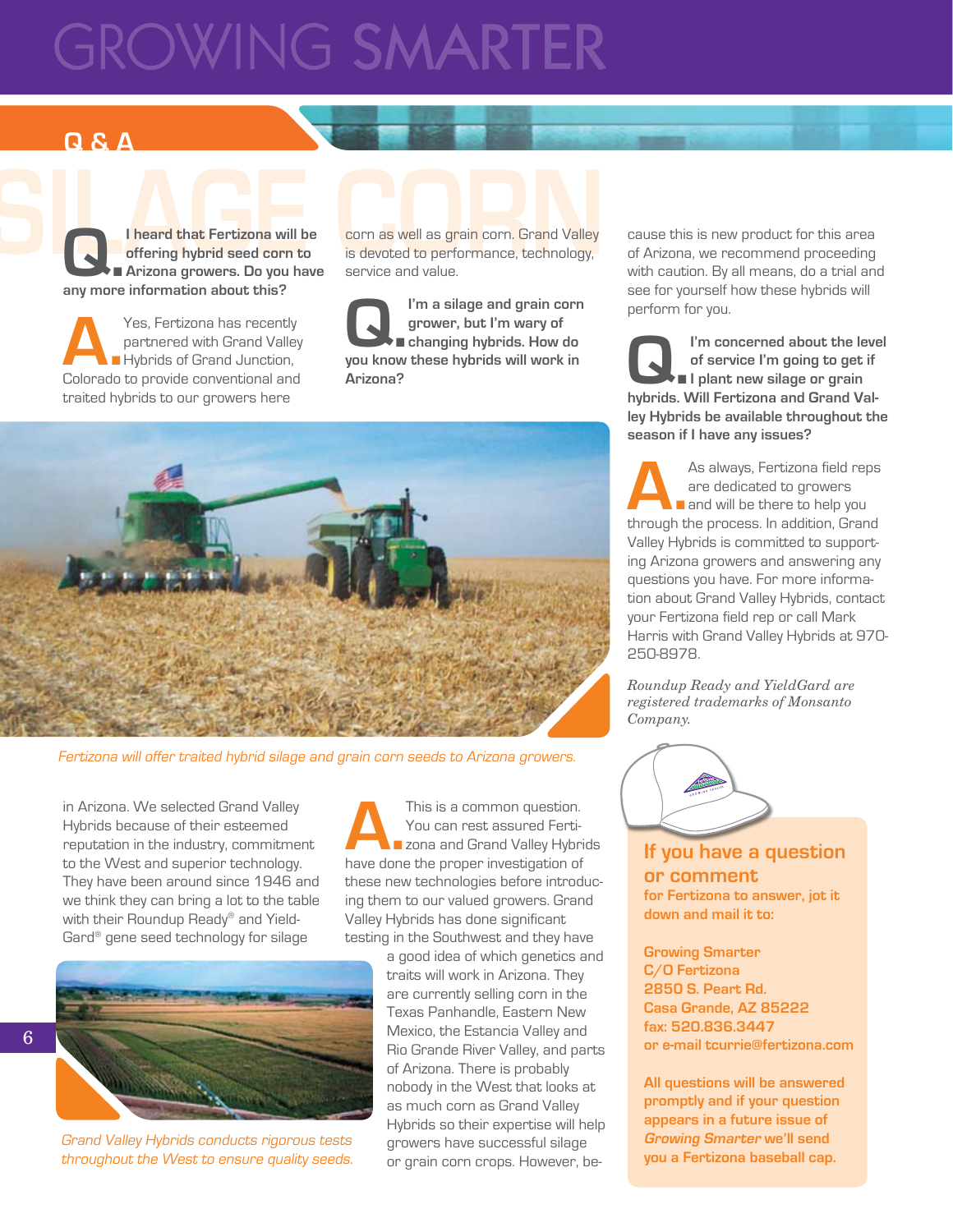## **MEET YOUR REP**

## **Kent Cleckler Delivers For Arizona Chili Growers**

Chili growers in the Willcox area have come to depend on Kent Cleckler for his integrity and dedication to their crops. From starting and stopping their pivots, to being available at all times to help solve problems, Kent has built a solid reputation for his expertise and skills.



Kent Cleckler, Fertizona field representative in the Willcox area.

Cleckler is a PCA who has been working with Fertizona for nearly 20 years and specializes in assisting chili growers. He describes water issues as the biggest challenge chili growers face in Arizona.

"We're in a drought situation right now," Cleckler says. "It is very important to manage fertility and water very carefully."

To help chili growers manage fertility, Cleckler recommends a preplant application of potassium followed up by nitrogen at first bloom. In Willcox, growers spoon-feed with 150 units of nitrogen using centralpivot sprinkler irrigation.

Cleckler is very careful with chili crops, which he describes as temperamental. "Sometimes you look at them wrong and they die," he jokes.

The delicate nature of chilies is further complicated by their water needs. After the difficult stage of getting the plant up, ground moisture is exceedingly important.

"You don't want to overwater it or under-water it because when it starts setting fruit, you can knock the fruit off real easily," Cleckler stresses.

Cleckler gives his growers credit for watching the weather closely and using strong cultural practices to help their crops thrive.

"We get leaf spot down here, but usually we just bump up the micronutrients and give it a real hard shot of fertilizer to take care of that," Cleckler says. "If we find Phytophthora we'll treat with Ridomil®, but one thing we always have to keep a lookout for is weeds."

Tillage is an important issue according to Cleckler, and he recommends growers really make appropriate use of soil tillage systems.

When he is not scouting for pests for his field corn and chili growers, Kent enjoys riding Harleys and spending time at the lake.

*Ridomil is a registered trade- mark of Syngenta.*